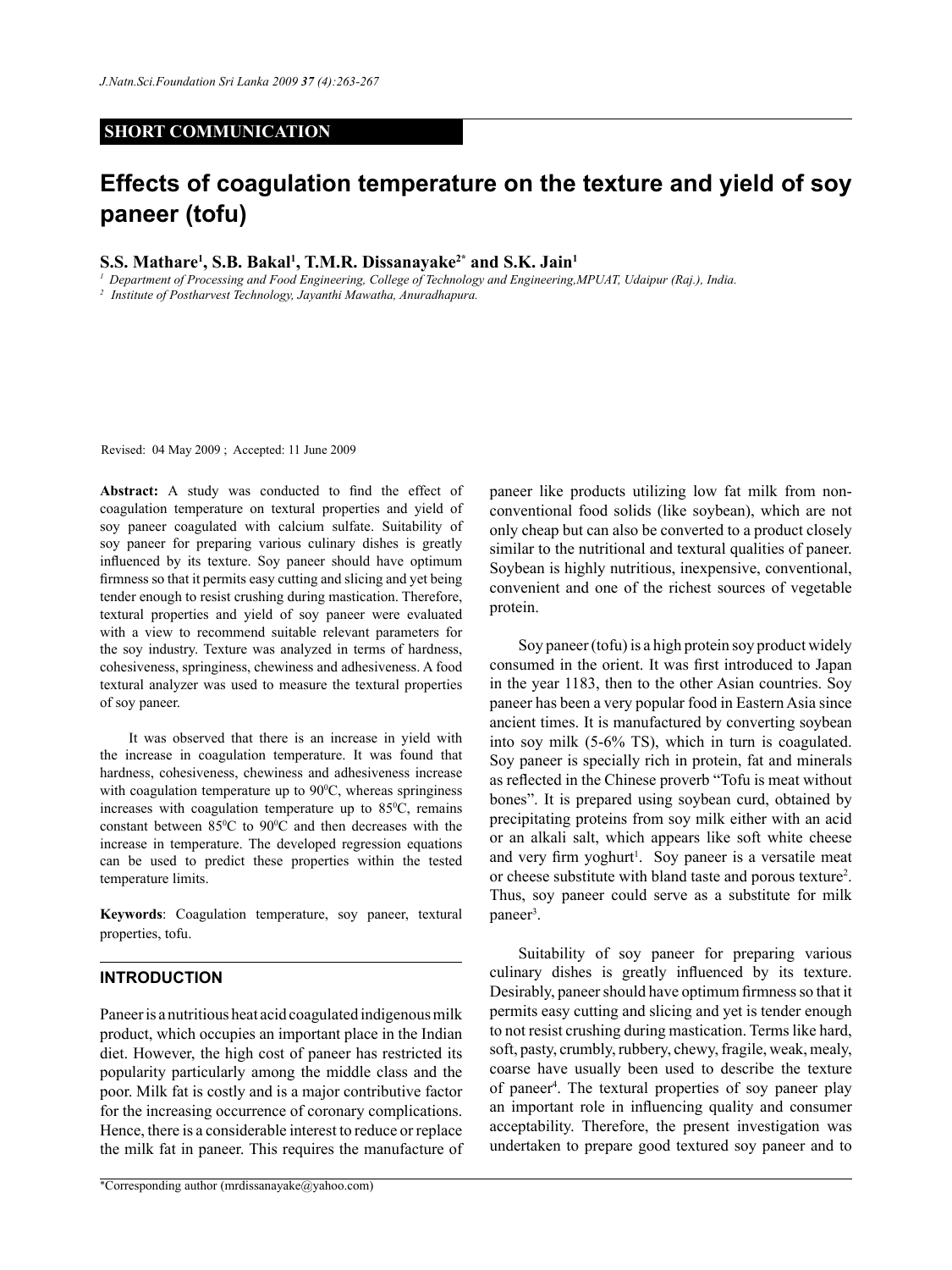study the effect of coagulation temperature on yield and other important physical properties of soy paneer.

# **Methods and Materials**

Soybean seeds of the variety "Pooja" were procured from the local market. The coagulant used in the experiment was food grade purified calcium sulfate<sup>5</sup>.

*Preparation of soymilk*: Soy bean seeds were soaked in water (1:3 w/v) for 14-16 h. The soaked water was decanted and the seeds were washed with fresh water. Hundred grams of soaked soybean seeds per litre of water was used for grinding i.e.  $1:10 \, (w/v)$ . The resulting suspension was filtered through a double layered muslin cloth and the filtrate was boiled for 10 min with continuous stirring to prevent sticking of solids and scorching<sup>6</sup>.

*Preparation of soy paneer*: Soy paneer was prepared in the laboratory using 5L of soymilk for each experiment. A solution of 0.5% calcium sulfate  $(CaSO_4)$  was used to coagulate soymilk. Soymilk samples were heated to different coagulation temperatures, 80 °C, 85 °C, 90 °C and 95 °C. The coagulant was added into soymilk slowly with gentle and continuous stirring. After complete coagulation, stirring was stopped and contents were left undisturbed at room temperature of 30  $^{\circ}$ C for 15 min. Whey was then removed by straining through a muslin cloth. The coagulum (soy paneer) thus obtained was pressed at a rate of 1.5 kg/cm<sup>2</sup> for 45min in a small sized wooden hoop. Soy paneer was removed from the hoop and soaked in chilled water for 30 min. Then it was taken out and the free water on the surface was removed by wrapping paneer blocks on a clean muslin cloth<sup>7</sup>. The weight of freshly formed tofu was recorded. The soy paneer yield was expressed as kg soy paneer per kg of raw dry beans (dry basis) 8.



*Determination of textural properties*: The textural properties were evaluated using the TA.XT*Plus* Texture Analyser of Stable Micro System equipped with 5 kg load cell. The analyzer is linked to a computer that recorded the data *via* a software programme XT.RA Dimension, version 3.7H (Texture Technologies Corp., New York, USA). Samples of length 80 mm, width 50 mm and height 40 mm pieces were cut from the central portion of tofu cake with a stainless steel cutter. A stainless steel probe of 5 mm diameter with a flat end was used to determine the textural properties. In the first stage, the probe traveled 75% depth of the soy paneer chunk. The speed of the probe was fixed at  $1 \text{ mm} \text{s}^{-1}$  during the pre-test compression of the samples.

Figure 1 shows the typical textural profile curve. The data obtained in the compression test were used for determination of the following textural parameters:

*Hardness*: It is defined as the value of the peak force of the first compression of the product.

*Hardness, g (H) = Maximum force of first compression*

*Cohesiveness*: Extent to which a material can be deformed before it ruptures depending on the strength of internal bonds.

Cohesiveness (Ch) *= Area under the 1st compression Area under the 2nd compression*

*Adhesiveness*: Force necessary to remove the material that adheres to the mouth when eating food. *Adhesiveness, g. mm (A) = Negative area in the graph*

*Springiness*: Extent to which a product physically springs back after deformation during the first compression. *Springiness (S) = Length 1/Length 2*

*Chewiness*: Energy required to masticate a solid food product to make it ready for swallowing.

*Chewiness, g (Cw) = Hardness*  $\times$  *Cohesiveness*  $\times$  *Springiness*

#### **Results and Discussion**

Texture and rheological properties of most of the coagulated dairy products are based on their structure. The microstructure of these products consists of a continuous protein matrix and status of a loose and open structure with space occupied by the fat globules dispersed through the protein network<sup>9</sup>. The structural arrangement of the network determines the textural characteristics and **Figure 1:** Typical textural profile curve is affected by factors such as the composition and the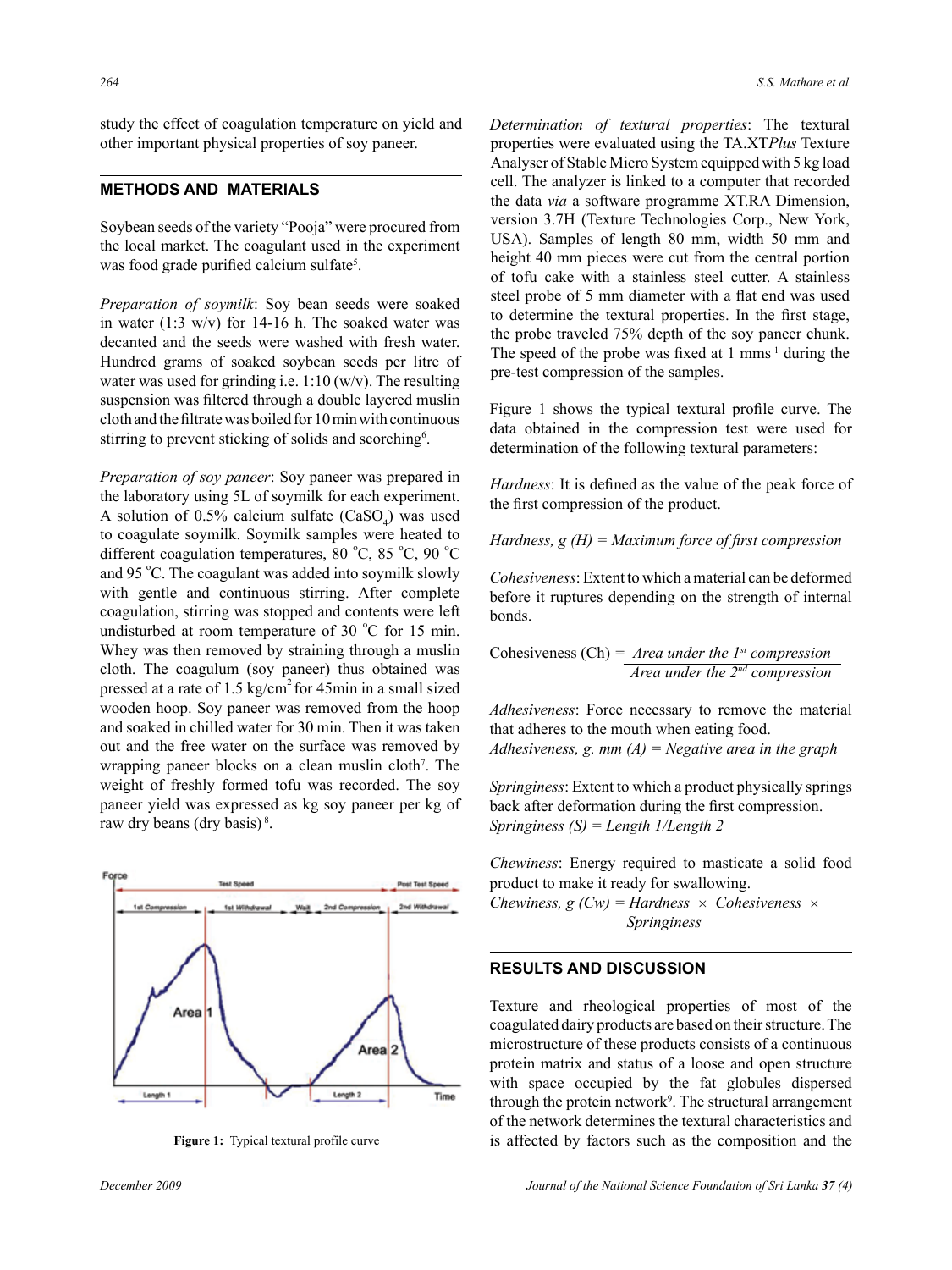manufacturing process. Texture profile data for the soy paneer are shown in graphs. The effect of temperature on various textural parameters is presented in graphs with  $\pm$  5% accuracy of data points.

#### **Yield**

The yield of soy paneer is of economic importance. The yield is expressed as wet weight of paneer obtained from the dry weight of beans utilized for developing paneer. The yield of soy paneer ranged from 1.4 to 2.5 kg/kg dry beans and the yield increased with



**Fig-2(a) Effect of temperature on yield of soy paneer Fig-2(a) Effect of temperature on yield of soy paneer** 



(c) Effect of temperature on cohesiveness of soy paneer (d) Effect of temperature on springiness of soy paneer



 $\Gamma$ ffoot of **Fig.2(e)** Effect of temperature on chewiness of soy paneer (e) Effect of temperature on chewiness of soy paneer (f) Effect of temperature on adhesiveness of soy paneer

the increase of coagulation temperature. The increase in yield could be due to water being absorbed into the protein matrix. The effect of coagulation temperature on yield of developed soy paneer is presented in Figure 2(a). The following regression equation (Eq.1) was fitted with an  $R^2$  value of 0.96.

$$
Y = 0.0694t - 4.155
$$
 ......(1)

where Y is the yield in kg/kg and t is the coagulation from temperature in  ${}^0C$ .



(a) Effect of temperature on yield of soy paneer (b) Effect of temperature on hardness of soy paneer



(d) Effect of temperature on springiness of soy paneer  $\begin{bmatrix} 1 & 1 \end{bmatrix}$  **b**  $\begin{bmatrix} 1 & 0 \end{bmatrix}$  **b**  $\begin{bmatrix} 1 & 0 \end{bmatrix}$  **b**  $\begin{bmatrix} 1 & 0 \end{bmatrix}$  **b**  $\begin{bmatrix} 1 & 0 \end{bmatrix}$  **b**  $\begin{bmatrix} 1 & 0 \end{bmatrix}$  **b**  $\begin{bmatrix} 1 & 0 \end{bmatrix}$  **b**  $\begin{bmatrix} 1 & 0 \end{bmatrix}$  **b**  $\begin{bmatrix} 1 & 0 \end{bmatrix}$  **b**  $\begin{b$ 



**Figure 2**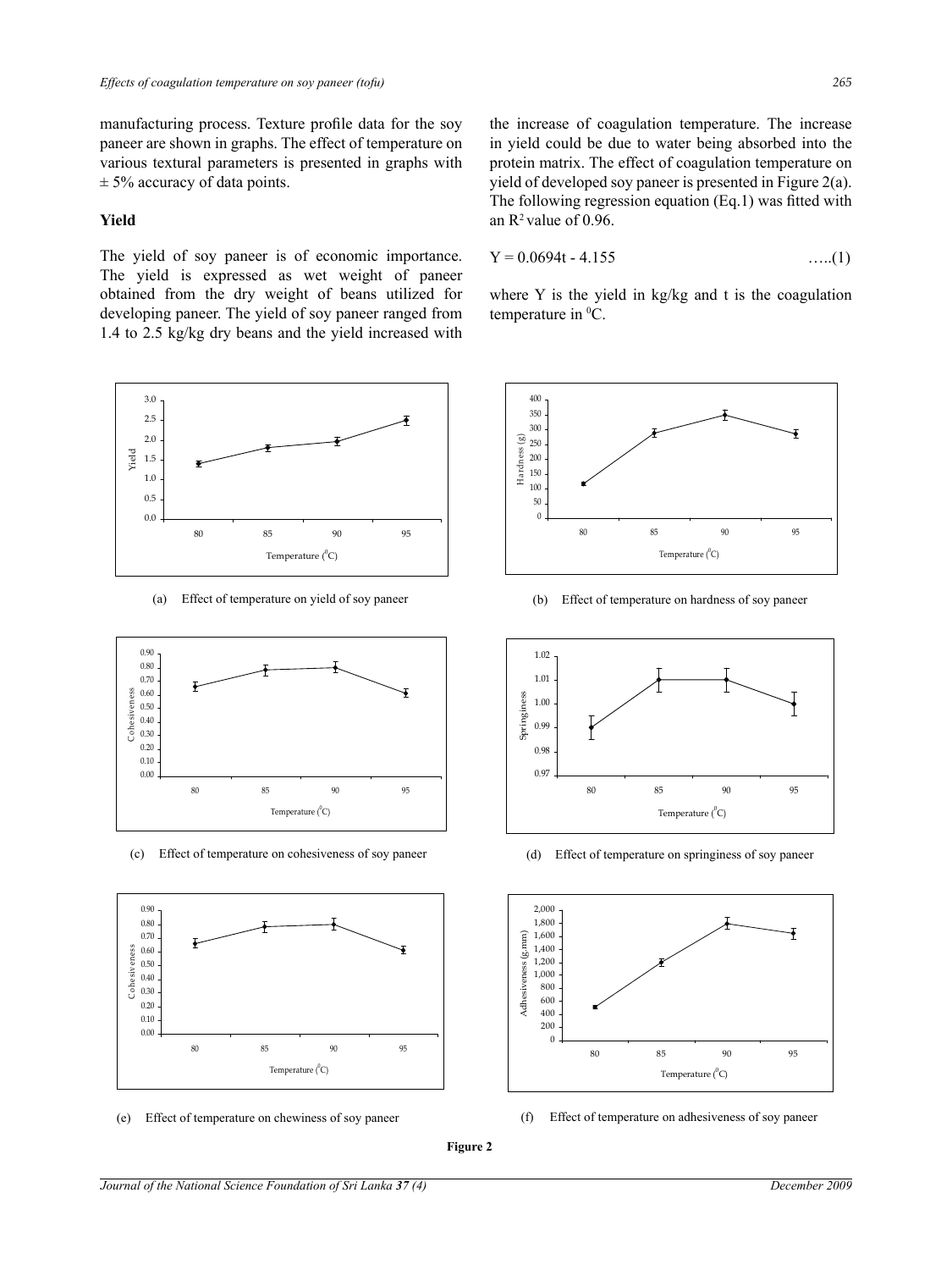# **Hardness**

Hardness is the most commonly evaluated characteristic in determining the texture of paneer. It may be defined as the force necessary to attain a given deformation. The change in hardness of paneer with coagulation temperature is presented in Figure 2(b). It can be seen that the hardness of soy paneer increased as the coagulation temperature increased from 80-90 °C. Similar results were also observed by Saio, 1979<sup>10</sup>. However, further increase in the coagulation temperature to 95<sup>°</sup>C decreased the hardness, which may be due to changes occurring in the protein texture at high temperature.

The hardness data were statistically analyzed and regression equation of second order polynomial of the following form is obtained with the correlation coefficient of 0.99.

$$
H = -2.346t^2 + 421.94t - 18626 \qquad \qquad \dots (2)
$$

where H is the hardness in g and t is the coagulation temperature in °C. The high value of the coefficient of determination ( $R^2=0.99$ ) indicates the suitability of the Eq. (2) for predicting hardness of the soy paneer within the experimented range of temperature.

## **Cohesiveness**

Cohesiveness is an important textural property of soy paneer. It is defined as the extent to which a material can be deformed before it ruptures. It depends on the nature of the protein matrix. The effect of coagulation temperature on cohesiveness of developed soy paneer is shown in Figure 2(c). Cohesiveness increased with coagulation temperature up to 90  $^{\circ}$ C and with further increase of the coagulation temperature it decreased. Cohesiveness of soy paneer was found in the range 0.66 to 0.80.

The following regression equation (Eq.3) of second order polynomial has a correlation coefficient  $(R^2)$  of 0.97.

$$
Ch = -0.0031t^2 + 0.5399t - 22.697 \qquad \qquad \dots (3)
$$

Where, Ch is the cohesiveness and t is the coagulation temperature in <sup>o</sup>C.

# **Springiness**

Springiness is the rate and extent to which a deformed material returns to its original condition after the force is removed. Springiness depends on factors such as heat treatment, protein interaction, flexibility and degree of unfolding of protein<sup>11</sup>. The effect of coagulation temperature on springiness of developed soy paneer

is presented in Figure 2(d). Similar to other textural properties, the springiness also increased with increase in coagulation temperature. It increased from 80 to 85  $^{\circ}$ C and remains constant at 90 °C. However, springiness declined gradually after 90 °C.

The data of springiness were statistically analyzed and the second order polynomial regression equation (Eq.4) in the following form is fitted with the correlation coefficient of 0.98.

$$
S = -0.0003t2 + 0.0531t - 1.3375 \qquad \qquad \dots (4)
$$

where S is the springiness and t is the coagulation temperature in  ${}^{0}C$ . However, it is necessary to expand this experiment between 85-  $90^{\circ}$ C to find the peak value.

## **Chewiness**

Chewiness is the energy required to masticate a solid food product to make it ready for swallowing. The effect of coagulation temperature on chewiness of developed soy paneer is presented in Figure 2(e). The chewiness of soy paneer was found to be in the range of 75.7 g to 281.4 g.

The data of chewiness were fitted in regression equation (Eq.5) of second order polynomial in the following form.

$$
C_w = -2.6t^2 + 470.35t - 20604 \qquad \qquad \dots (5)
$$

where  $C_w$  is the chewiness in g and t is the coagulation temperature in  ${}^{0}C$ . The correlation coefficient of 0.99 indicates the suitability of the equation for predicting chewiness of soy paneer within the range of temperature tested.

#### **Adhesiveness**

Adhesiveness is the force necessary to remove the material that adheres to the teeth during eating and it is a negative force. The effect of coagulation temperature on adhesiveness of developed soy paneer is presented in Figure 2(f). It can be seen that the adhesiveness of soy paneer increased as the coagulation temperature increased from 80-90°C. But further increase in the coagulation temperature to 95 °C, decreased adhesiveness. It may be due to the denaturing of protein matrix that contributes to the adhesive forces of the material.

The following regression equation (Eq.6) of second order polynomial has the best fit with the  $r^2$  of 0.97.